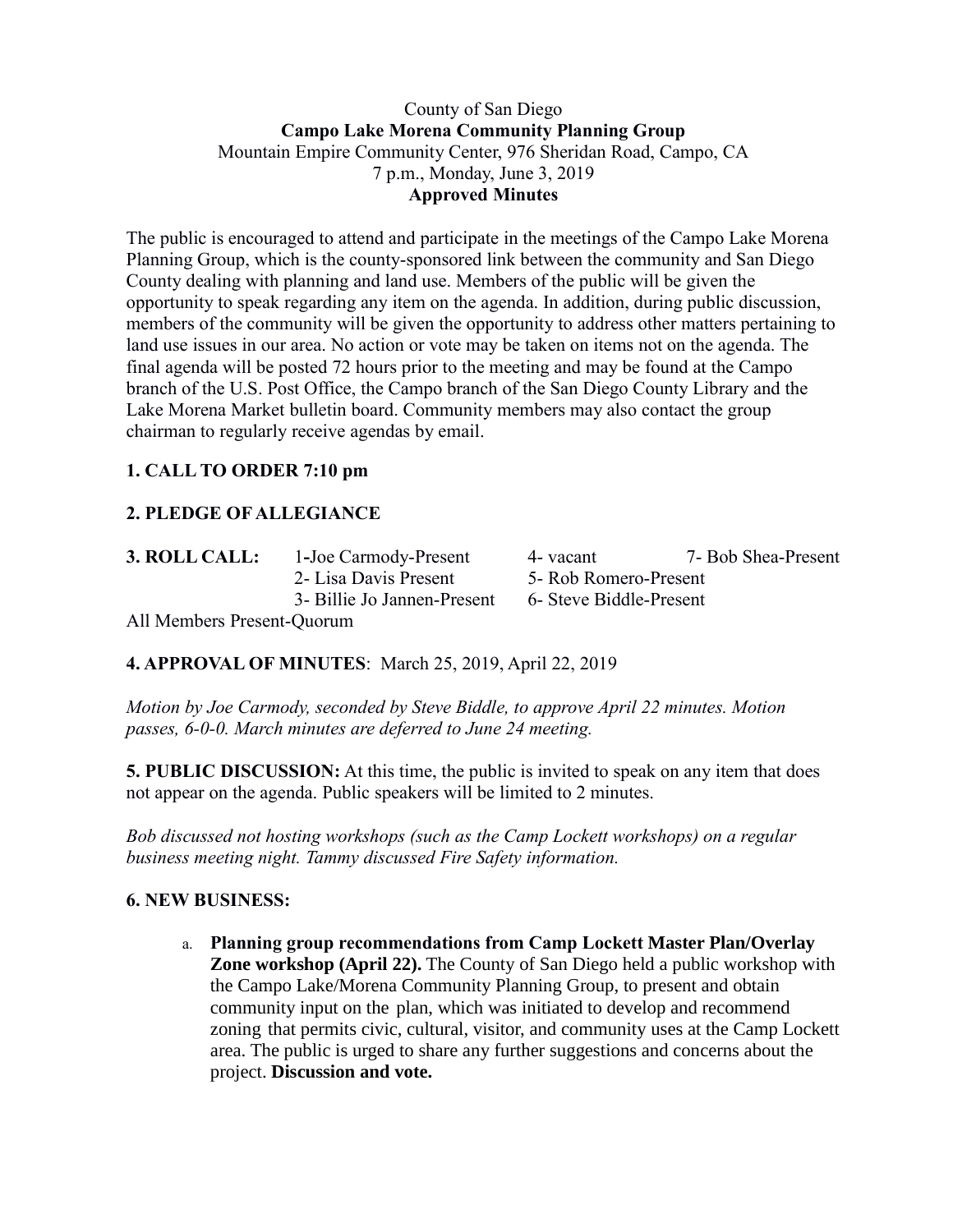*Joe Carmody moved to write in support of small-scale solar, no industrial, roof cover – ground mount. Motion is seconded by Lisa Davis and passes 5-1-0.*

### **7. OLD BUSINESS:**

- a. **Solar Projects Subcommittee report: Co-Chairman Rob Romero.** Update of committee membership. **Motion by Lisa Davis, seconded by Rob Romero, to remove Claudia Millerbragg as a subcommittee member, as she has formally resigned. Motion passes 5-1-0.**
- **b. Standing subcommittee reports (no action):** Groundwater, Rob Romero; Sewer and Septic, Joe Carmody; Community Economic Impacts, Steve Biddle; Traffic and Public Safety, Bob Shea.

*Bob Shea would like to have a vote on next agenda to revise the responsibilities of the Traffic and Public Safety subcommittee.*

**c. Chairman's Report:** Billie Jo Jannen

*Motion to extend meeting by Joe Carmody, seconded by Lisa Davis. Approved 6-0-0*

# **8. CORRESPONDENCE AND ANNOUNCEMENTS**

- **a. The Star Ranch vesting and landscape architecture maps** are available, both at meetings and by appointment with the CLMPG chairman. Staff has delayed release of the EIR until it can figure out what type of greenhouse gas analysis large projects should include**.** The ranch was offered for sale in an announcement sent out in late November. The Back Country Land Trust and several co-investors are negotiating to buy it. **The proposed plan is still in play and is part of the property offering, but will be abandoned if purchased by trust entities.**
- **b. We have received updated plans for the proposed 17-acre industrial solar application at 1827 Lake Morena Drive.** They are available, both at regular meetings and by appointment with the CLMPG chairman or Solar Subcommittee chairmen. Please contact Solar Subcommittee co-chair Rob Romero or Joe Carmody to participate in formulating community responses to the several phases of planning.
- **c. Response to our public safety letter from Dianne Jacob's office.** The letter was shared with the BOS membership. **Forwarded to group.**
- **d. DPW's Annual Roadway Resurfacing Program annual report. Forwarded to group.** For details, including status of individual road segments, visit http://www.sandiegocounty.gov/content/sdc/dpw/roads/Resurfacing\_Program.html.